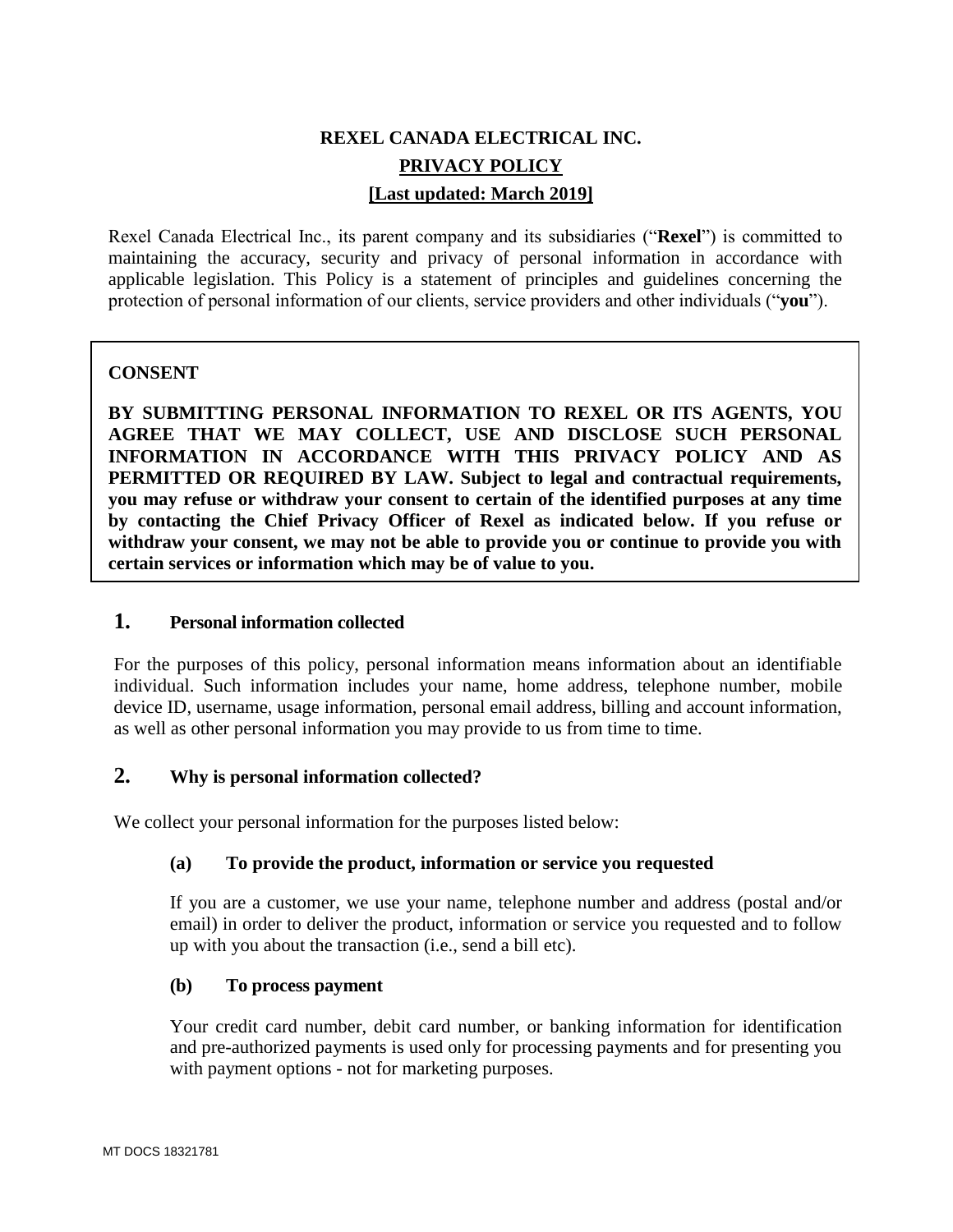# **(c) To send you information about products, information or services**

From time-to-time and in accordance with applicable legislation, we may send you further information about our products and services, including via email, SMS and push notification on your mobile device.

### **(d) Other purposes**

In addition, from time to time, we may use your personal information for the following purposes:

- o to detect and protect Rexel and other third parties against error, fraud, theft and other illegal activity, and to audit compliance with Rexel policies and contractual obligations;
- o to understand and respond to client, supplier and other third party needs and preferences, including to contact and communicate with such parties and to conduct surveys, research and evaluations;
- o to engage in business transactions, including the purchase, sale, lease, merger, amalgamation or any other type of acquisition, disposal, securitization or financing involving Rexel;
- o as permitted or required by law; and
- o for any other purpose to which you consent.

If you would prefer for us NOT to use your information as described above in section 2(c), simply inform us (see "additional information" below).

#### **3. Disclosure of personal information**

We may disclose your personal information to the following third parties in the following circumstances:

#### **(a) Disclosure to Service Providers**

We may disclose your personal information to other companies that provide services on our behalf, including financial institutions, securitization agents, external auditors or payment processors. In addition, we may disclose your personal information to an organization or individual retained by Rexel to evaluate your creditworthiness or to collect debts outstanding on an account or to our auditors. We use third-party vendors to carry out certain activities, including sending email and Push Notifications. In these cases we share your data with our business partners to perform these actions. Our partner companies agree to abide by our data privacy requirements. We will only provide those companies the information they need to deliver the service and they are prohibited from using that information for any other purpose.

#### **(b) Disclosure to Affiliates**

We may disclose your personal information to any of the companies and business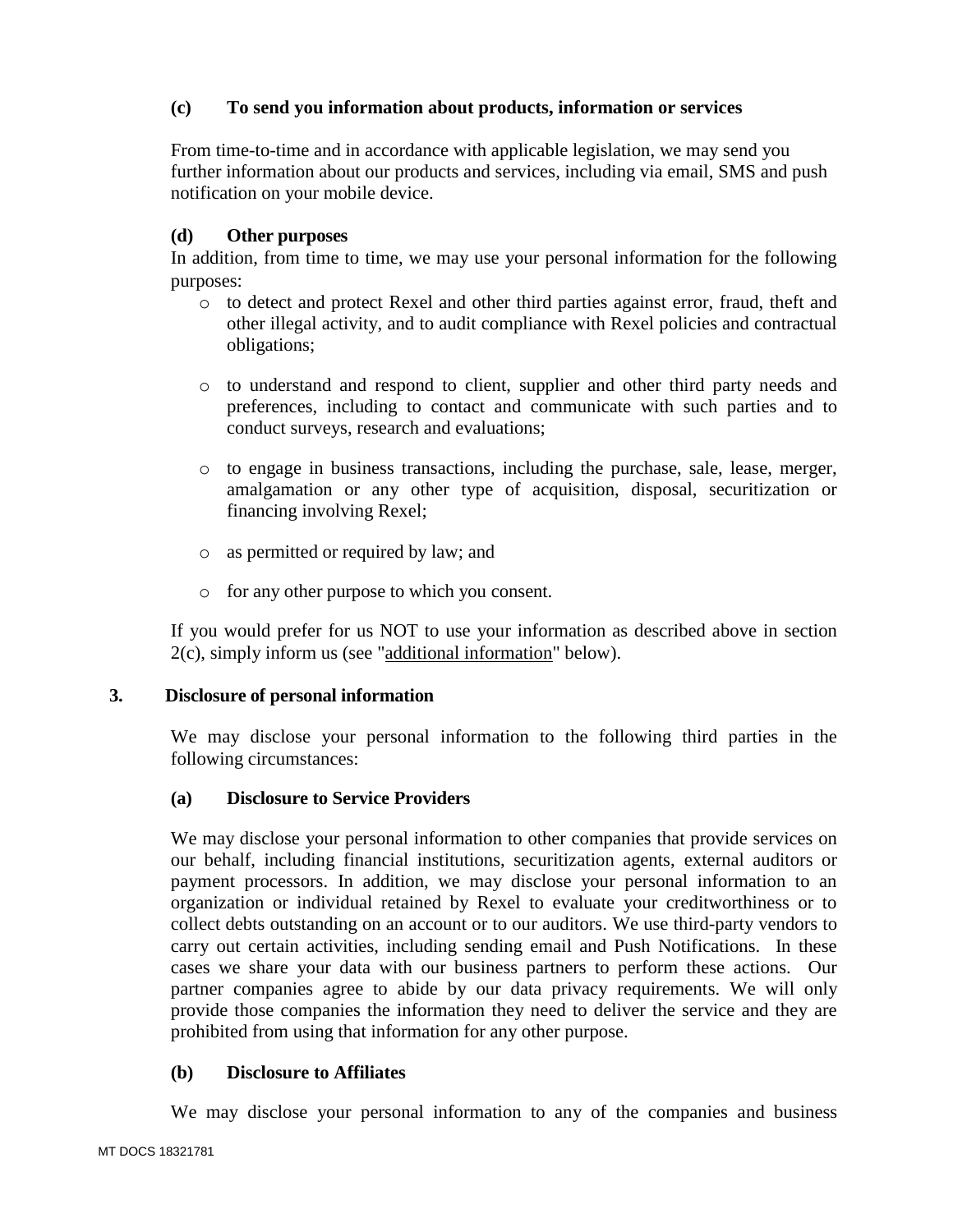entities that form part of the Rexel group (i.e. amongst Rexel Canada Electrical Inc., its subsidiaries and affiliates) in order to serve you better and to provide you with information about our affiliates' products and services.

### **(c) Disclosure to Trading Partners**

From time to time we may make our list of customers available to other carefully screened organizations that want to let you know about a product or service that might interest you. The material to be sent to you is reviewed by us before the names and addresses (including e-mail addresses) are released to ensure the company is reputable and their materials are appropriate and not misleading.

#### **(d) Disclosure in Business Transfers**

Rexel may be involved in the sale or transfer of some or all of its business. As part of that sale or transfer, Rexel may disclose your personal information to the acquiring organization, but will require the acquiring organization to agree to protect the privacy of your personal information in a manner that is consistent with this Privacy Policy.

#### **(e) Law Enforcement and Legal Disclosure**

Rexel may disclose your personal information to a government institution that has asserted its lawful authority to obtain the information or where Rexel has reasonable grounds to believe the information could be useful in the investigation of unlawful activity, or to comply with a subpoena or warrant or an order made by a court, person or body with jurisdiction to compel the production of information, or to comply with court rules regarding the production of records and information, or to Rexel's legal counsel.

If you would prefer for us NOT to share your information as described above in sections 3(b) or 3(c), simply inform us (see "additional information" below).

# **4. Access to your personal information**

Upon your written request, subject to certain exceptions, Rexel will inform you of the existence, use, and disclosure of your personal information and will give you access to that information. Access requests should be sent to the Chief Privacy Officer, using the contact information below.

# **5. Storage of personal information**

Your personal information is stored in secured locations and on servers controlled by Rexel or its service providers, located either at our offices or at the offices of our service providers. Your personal information may be transferred to, stored, and processed in a country that is not regarded as providing the same level of protection for personal information as the laws of your home country, and may be available to the government of those countries under a lawful order made in those countries.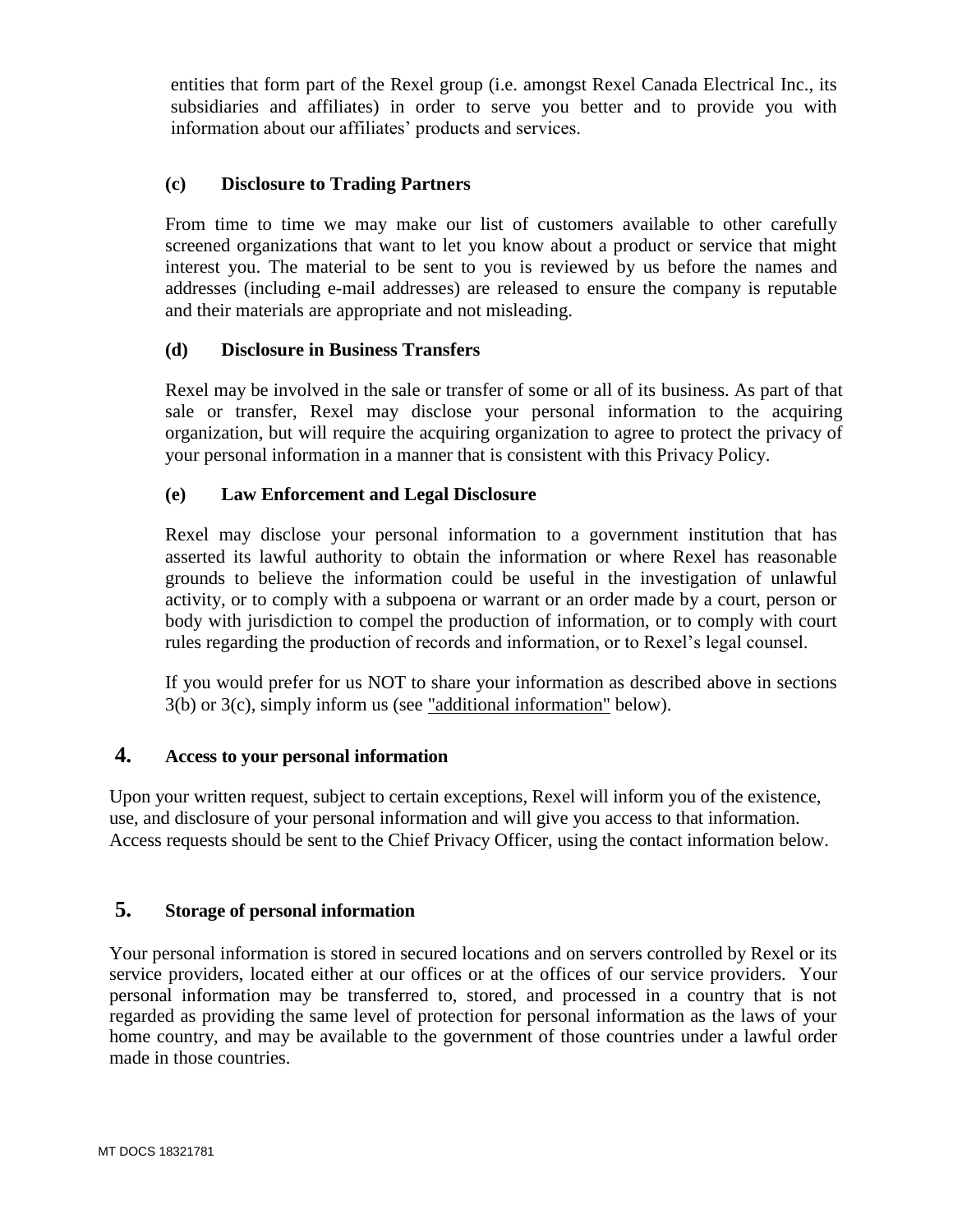### **6. Protection of your personal information**

To help protect the confidentiality of your personal information, Rexel employs administrative and technological safeguards appropriate to the sensitivity of your personal information. Where personal information is sent to a third party for processing, we obtain a commitment from such third party, that all customer information is kept secure. We operate secure data networks protected by industry standard firewall and password protection systems.

# **7. E-Mail Communications**

Occasionally, we may send marketing or promotional e-mail communications to you in accordance with applicable law with information that may be useful, including information about the services of Rexel and other third parties with whom we have a relationship. We will not send you any e-mail communications pursuant to this Privacy Policy unless you have consented for us to do so in accordance with applicable law, and we will include instructions on how to unsubscribe and inform us of preferences if you decide you do not want to receive any future emails from Rexel.

# **8. Mobile Push Notifications**

If you are a user of our mobile Apps, by opting in to receive Push Notifications you may receive transaction notifications such as: order confirmations; status updates; delivery notifications. Push notifications or alerts to your mobile device may be sent even when you are not logged into the App. We use push notifications to send you transaction updates, urgent business notices and marketing offers. At any time, you can manage your push notification preferences or deactivate these notifications by turning them off in your mobile device settings. If you choose not to receive push notifications, you may still receive In-App notifications within the App.

You may opt-in or opt-out to receiving push notifications directly in your mobile phone by going to your device "Settings", then selecting "Notifications" to edit these options for any app on your mobile device. Different device configurations or updates may affect how these settings work. Your choice to opt-out of notifications from the App will not affect ads or notifications from any other organization.

# **9. Privacy and our Website**

**(a) Cookies** - When an individual visitor accesses a Rexel website, we may use a browser feature called a 'cookie' to collect website information, user preferences and user data such as the type of Internet browser and operating system the visitor uses, the domain name of the website from which the visitor came and which the visitor visits after visiting our website, date and duration of the visit, number of visits, average time spent on our website and number of cookies accumulated. A cookie is a small text file containing a unique identification number that identifies the visitor's browser, but not the visitor, to our computers each time our website is visited. Unless a visitor specifically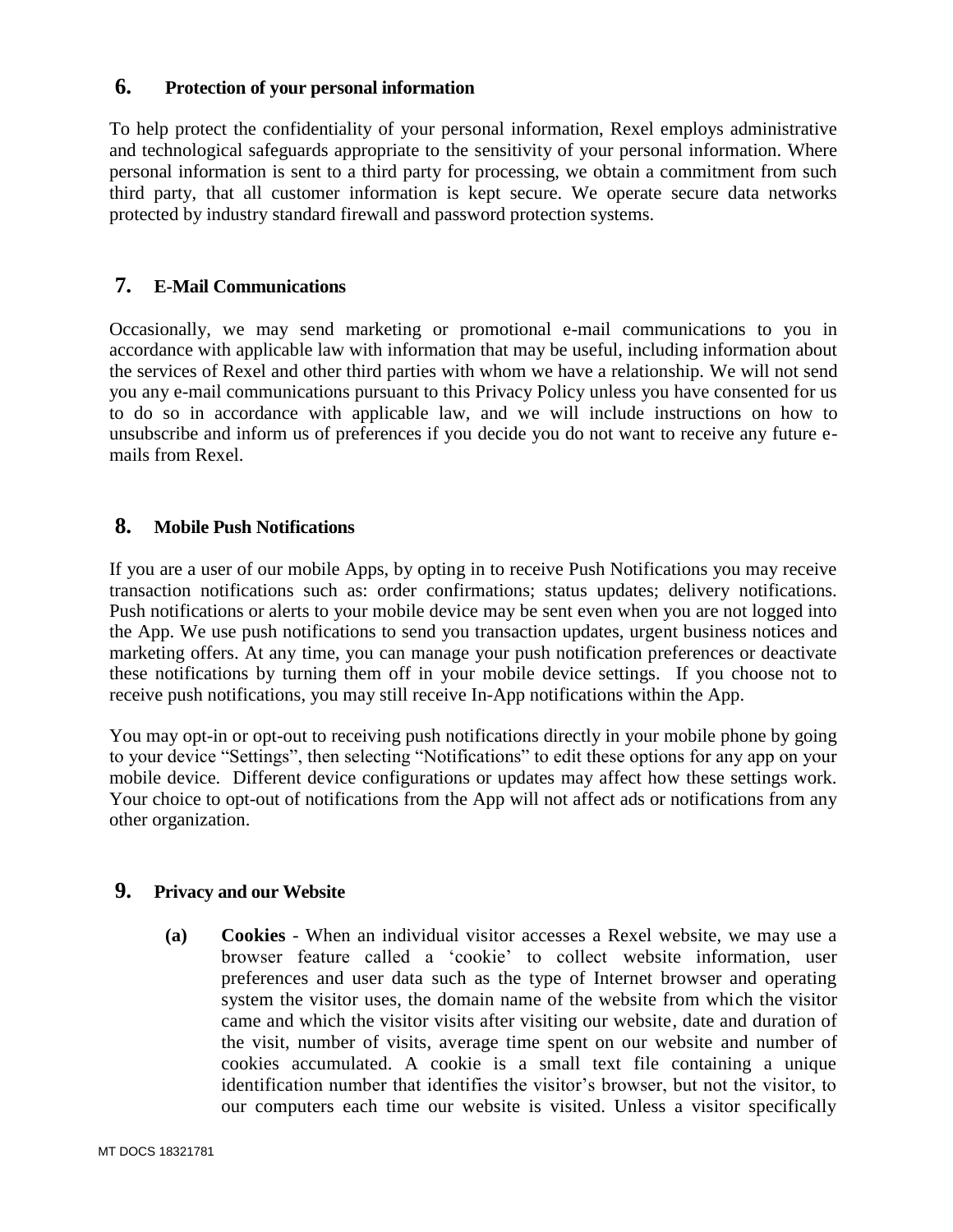informs us (e.g. by registering for an event or sending us correspondence from the website), we will not know who the individual visitors are. In addition to the identified purposes described in our Privacy Policy, we may use this information and share it with other organizations with whom we have a commercial relationship to measure the use of our website, to improve the functionality and content of our website and to facilitate usage by a visitor. This information may also be used to provide visitors with tailored marketing and help third parties improve their own products and services. Visitors can reset their browsers either to notify them when they have received a cookie or refuse to accept cookies. However, if a visitor refuses to accept cookies, he or she may not be able to use some of the features available on our website. To opt out specifically from the use and sharing of this information with Google, visitors may opt out of the Google Analytics Measurement Program and Google AdWords® Remarketing by accessing the respective following links: <https://tools.google.com/dlpage/gaoptout> and [Google's Ads Preferences](https://www.google.com/settings/ads/onweb/?sig=ACi0TCh1yimtGw_MCXmyADlHvvNP9ru5SKV9iAKbteqQbUDtboQl0SdUSbwEmoNTXTgnRO-cibkW-SaqoP_hqySYAEFc81F3x_CPdSfJh9l_RsKo6erVcaAnk4XgPtkkyHbV1Pv9yO1rb7AzNUD5rsTct1zzgNfoKIMUxeDT_4FkzCX6sP9tVEyhCzqG6ROQv5tCMf7yyMFhq2MtTRDLTch9bUH9Q9dB0jgIfyeRddAr5tNKR0-C4y20NKYzNXgSDMWONWdq4fSi&hl=en)  [Manager.](https://www.google.com/settings/ads/onweb/?sig=ACi0TCh1yimtGw_MCXmyADlHvvNP9ru5SKV9iAKbteqQbUDtboQl0SdUSbwEmoNTXTgnRO-cibkW-SaqoP_hqySYAEFc81F3x_CPdSfJh9l_RsKo6erVcaAnk4XgPtkkyHbV1Pv9yO1rb7AzNUD5rsTct1zzgNfoKIMUxeDT_4FkzCX6sP9tVEyhCzqG6ROQv5tCMf7yyMFhq2MtTRDLTch9bUH9Q9dB0jgIfyeRddAr5tNKR0-C4y20NKYzNXgSDMWONWdq4fSi&hl=en)

- **(b) Online Communications**  In order to provide our website visitors with a service or information, visitors may voluntarily submit personal information to us for purposes such as asking a question, obtaining information, reviewing or downloading a publication, participating in a seminar or other event, and participating in contests and surveys. If you are known to Rexel as a registered user of an online service, we may combine and store personal information about your use of our website and the online information you have provided with certain other online and offline information we may have collected.
- **(c) Links**  Our website may contain links to other websites which are provided as a convenience only. Visitors are advised that other third party websites may have different privacy policies and practices than Rexel, and Rexel has no responsibility for such third party websites.

# **10. Changes to the Privacy Policy**

Rexel reserves the right to modify or supplement this Privacy Policy at any time. If we make a change to this Privacy Policy, we will post such changes on our Intranet or website and make such revised policy and changes available upon request to the Rexel Chief Privacy Officer. However, Rexel will obtain the necessary consents required under applicable Privacy Laws if it seeks to collect, use or disclose an individual's personal information for purposes other than those to which consent is obtained unless otherwise required or permitted by law.

# **11. Additional information**

Rexel has appointed the General Counsel as Chief Privacy Officer to oversee compliance with this Privacy Policy and applicable privacy laws. For information on Rexel's customers related privacy practices, please contact the Rexel Chief Privacy Officer as follows:

> Rexel Chief Privacy Officer, 505 Locke Street,